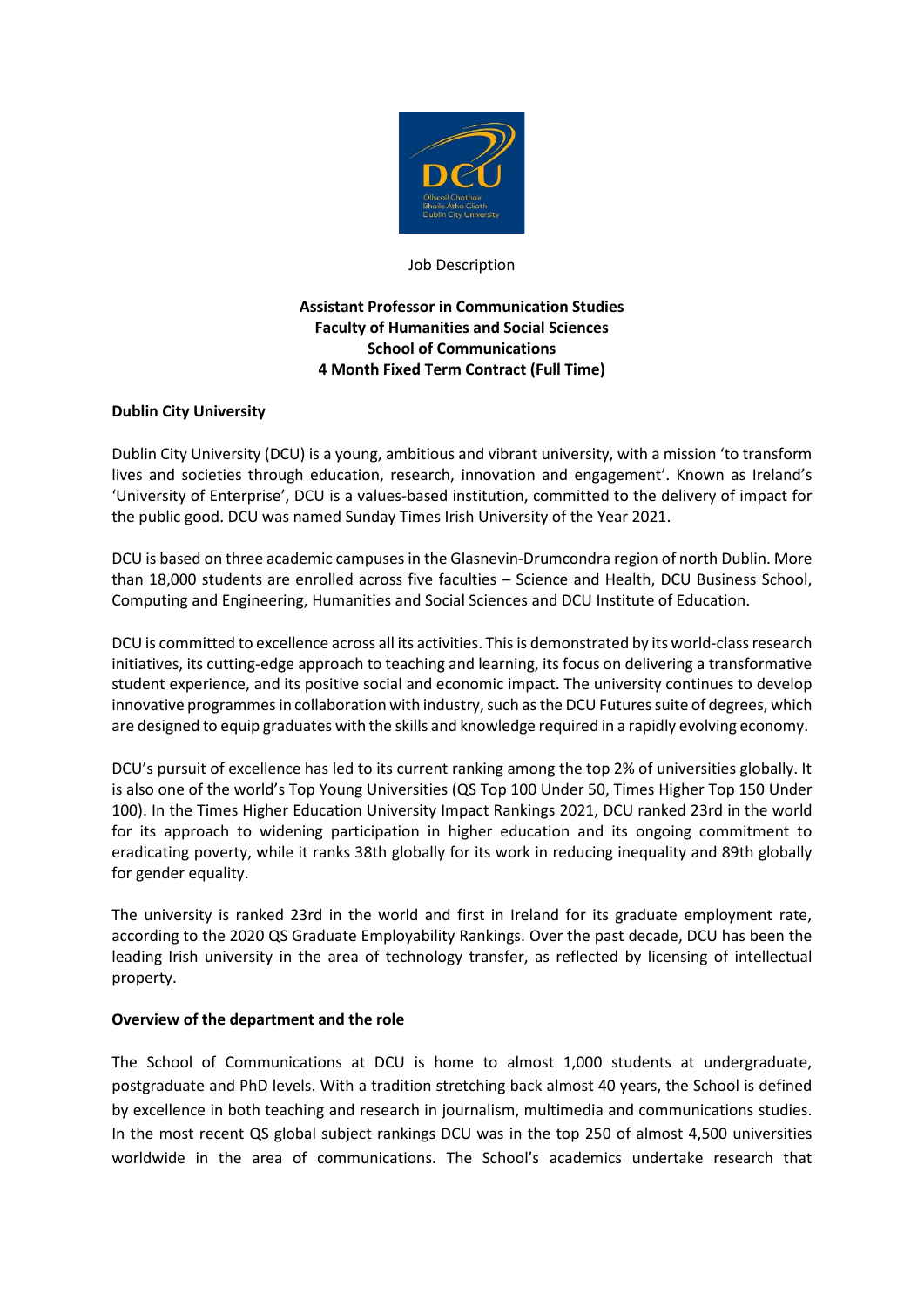contributes to national and international debates and to public policy formation. They have also led research projects supported by national and international funders.

DCU has a strong track record in attracting both Irish and European Union funding under FP7, Horizon 2020, Marie Curie Actions and Erasmus. The University offers a dynamic and internationally focused environment in which to advance your academic career.

## **Role Profile**

The School offers undergraduate degrees in Journalism, Multimedia and Communication Studies as well as Media Studies on the Bachelor of Arts (Joint Honours) programme. It offers postgraduate degrees in Journalism, Political Communication, Public Relations, Emerging Media, Science and Health Communication, Climate Change and Social Media Studies. The School also offers structured PhD programmes in Communication Studies and Journalism Studies. We are now seeking to appoint an Assistant Professor in Communication studies for a 4 month fixed term contract.

## **Duties and Responsibilities**

The duties and responsibilities of the position include, but are not limited to the following:

# **Teaching and Learning**

The successful individual will be expected to:

- Teach a variety of modules at undergraduate and postgraduate level during semester one (September to December) of the 2022/23 academic year;
- Participate in School activities, contribute to the development of the School's profile in teaching and to undertake administrative duties related to the position;
- Create, update, teach, assess and coordinate modules at undergraduate, postgraduate and PhD level;

## **Research**

The successful individual will be expected to sustain and conduct research, engage in scholarship of quality and substance, supervise postgraduate students and publish to the highest international standard both individually and, where appropriate, in collaboration with colleagues in DCU and elsewhere. The appointee will be expected to have clearly articulated research interests and research profile development plans that support the school's current research priorities, and which will underpin senior modules and projects related to the new degree programme(s) or specialism.

## **Service and Contribution to University & Society**

- The appointee will undertake administrative functions related to the activities of the School of Communication;
- Develop relationships with stakeholders within and outside the University.
- Undertake duties as defined by the Head of School and may include: programme coordination; participation in Faculty committees; participation in meetings; organisation of conferences and seminars, etc.